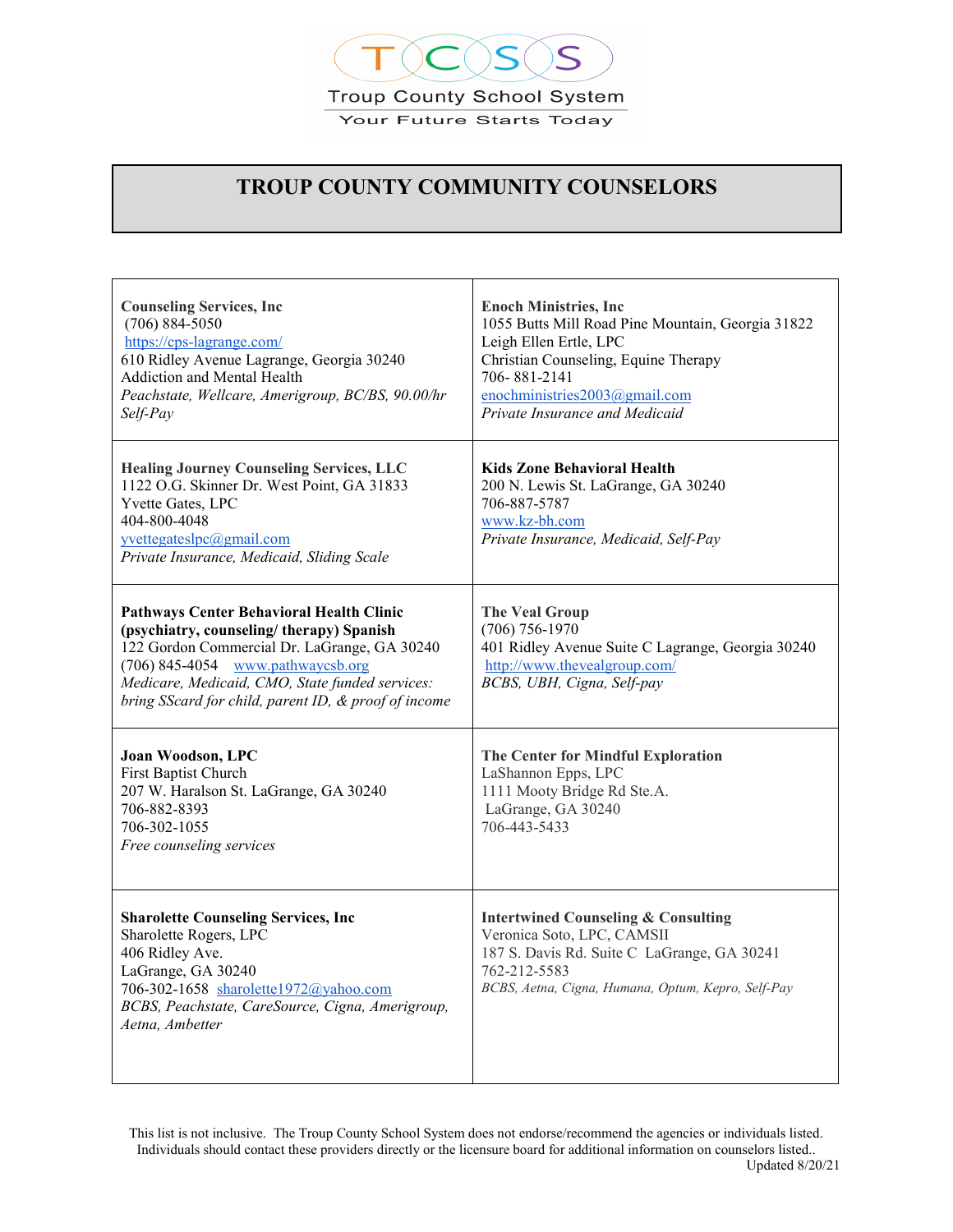| Center for Hope & Healing, LLC<br>Kay Hill Stargill, LPC, CPCS<br>100 Smith St. Suite 1<br>LaGrange GA 30240<br>https://www.centerforhopehealing.com/<br>706-668-5035<br>Private Insurance, Self-Pay, Amerigroup, CareSource<br><b>SLT Counseling Services</b><br><b>Samantha Thomaston, LPC</b><br>Hammett Building, 301 W. Broom St<br>Suite 102 LaGrange, GA 30240<br>https://www.sthom1021@yahoo.com | <b>Small Steps, LLC</b><br>Anger Management Classes (Self-Pay)<br>Valerie Dantzler<br>103 Harwell Ave. LaGrange, GA 30241<br>706-756-5436 https://www.smallstepsllc.com/<br><b>GA Crisis and Access Line</b> text 741-741<br>1-800-715-4225 My GCAL app<br>http://behavioralhealthlink.com/ |  |
|----------------------------------------------------------------------------------------------------------------------------------------------------------------------------------------------------------------------------------------------------------------------------------------------------------------------------------------------------------------------------------------------------------|---------------------------------------------------------------------------------------------------------------------------------------------------------------------------------------------------------------------------------------------------------------------------------------------|--|
| 706-881-0837<br>Private Insurance and Self Pay                                                                                                                                                                                                                                                                                                                                                           | <b>MEDICAID TR</b><br><b>ANSPORTATION - 888-224-7981</b>                                                                                                                                                                                                                                    |  |
| <b>SURROUNDING AREA COMMUNITY COUNSELORS</b>                                                                                                                                                                                                                                                                                                                                                             |                                                                                                                                                                                                                                                                                             |  |
| <b>Insight Out Therapeutics</b><br>Chuck Lenahan, MA, LPC, NCC, CSOTS<br>(counseling for sex offenders and gender identity)<br>MEDICAID provider and commercial insurance<br>100 Lloyd Ave Suite E. Tyrone, GA 30290<br>470-215-6101 www.insightouttherapeutics.com                                                                                                                                      | <b>OakRose Counseling: Tanya Christensen LPC</b><br>Highway 154, Building B, Suite 101<br>Newnan GA 30265 www.oakrosecounseling.com<br>404-409-2452 oakrosecounseling@gmail.com<br>Teens, groups, hypnotherapy Self-Pay                                                                     |  |
| <b>Lighthouse Counseling Center PC</b><br>(psychological evaluations, counseling/therapy)<br>121 Jackson St Newnan, GA 30263<br>$\frac{www.lighth}{}$ (770) 251-5873<br>Medicaid plans and commercial insurance plans                                                                                                                                                                                    | Pastoral Institute Columbus, GA<br>2022 15th Ave, Columbus, GA 31901<br>706-649-6500<br>www.pastoralinstitute.org<br>Private Insurance and Sliding Scale                                                                                                                                    |  |
| <b>Counseling Psychology Associates, LLC</b><br>1304 15th St. Columbus, GA 31901<br>Dr. Gabriel Denes<br>706-653-2221<br>www.counselingpsych.net<br>Private Insurance, Wellcare, Peachstate                                                                                                                                                                                                              | <b>Westwind Counseling services</b><br>Justin Boccuti, LPC weekend and evening apt<br>6 Jefferson Parkway Suite C<br>Newnan, Georgia 30263 (470) 414-4571<br>Anthem / BCBS, Cigna, Optum, UnitedHealthcare<br>https://www.westwindcs.com/                                                   |  |
| Willow Counseling - Allie Turner, LPC (EMDR)<br>3025 Sharpsburg McCullum Rd. Bldg B Ste. 104<br>Newnan Ga 30265<br>770-569-3534 Cigna, Anthem, Aetna, UHC, BC/BS<br>Aturner@willowcounselingwellness.com                                                                                                                                                                                                 | <b>Still Waters Counseling and Wellness</b><br>Ms. Shea Lasiter, LPC (EMDR)<br>19 Perry Street Suite 212 Newnan, Georgia 30263<br>(678) 256-2833 Commercial insurance                                                                                                                       |  |

This list is not inclusive. The Troup County School System does not endorse/recommend the agencies or individuals listed. Individuals should contact these providers directly or the licensure board for additional information on counselors listed.. Updated 8/20/21

 $\mathsf{l}$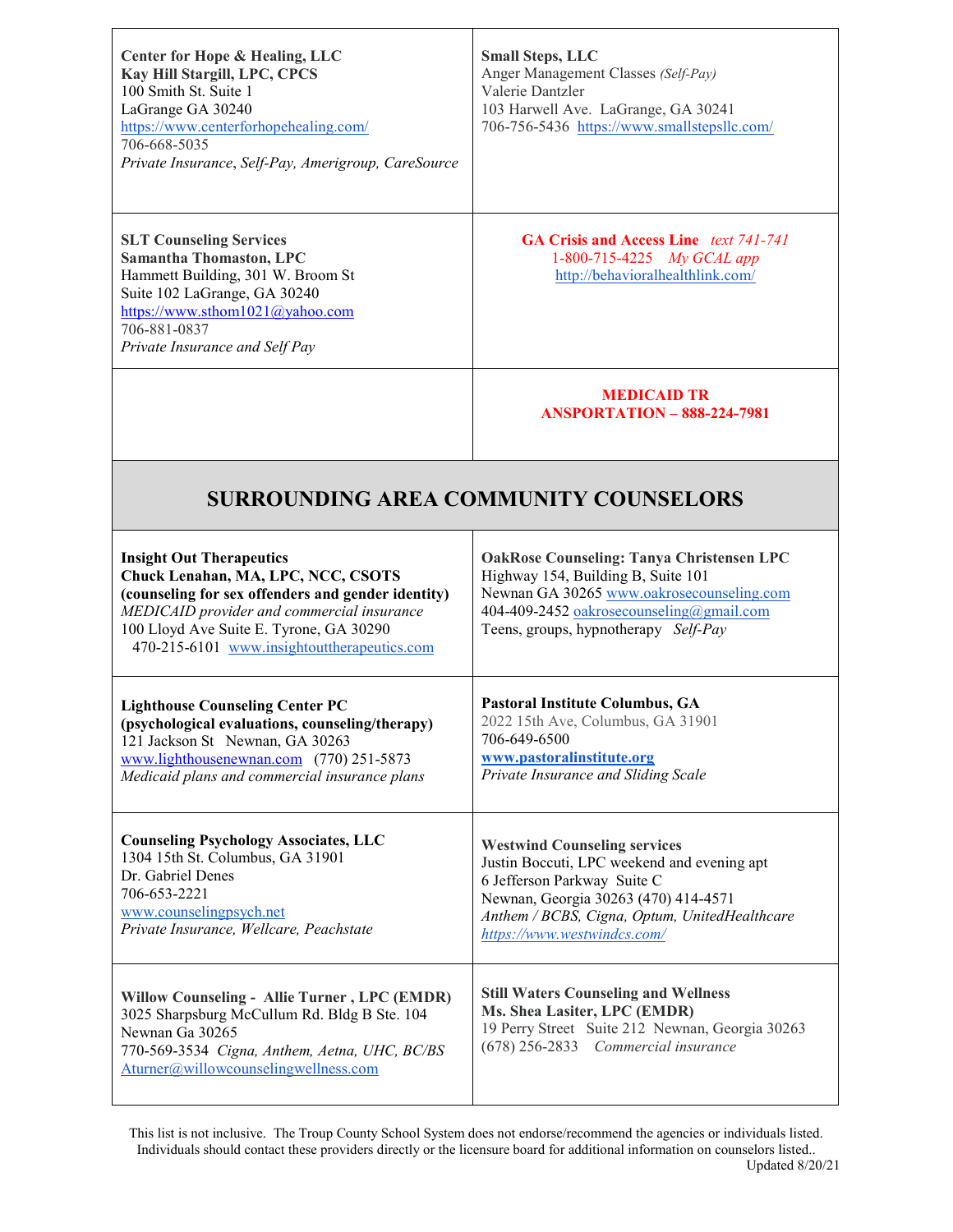| Christi Sjogren, LCSW couples<br>www.hopeviewcounseling.com<br>2 1/2 East Broad St. Suite 6<br>Newnan, Ga 30263 770-304-6716<br>Self-Pay                                                                                                        | Sea Glass Therapy: Jennifer Yaeger, LPC<br>(EMDR) Mindy Beckett, LPC, RPT<br>https://seaglasstherapy.com<br>18 Perry Street, Newnan, GA 30265<br>$(601)331-0451 - BCBS$                                                    |
|-------------------------------------------------------------------------------------------------------------------------------------------------------------------------------------------------------------------------------------------------|----------------------------------------------------------------------------------------------------------------------------------------------------------------------------------------------------------------------------|
| A Better Way Counseling Center, Inc.<br>Ric Chambers, Ed.D., LPC<br>19 Perry Street, Suite 211<br>Newnan, GA 30263 770-304-9500<br>www.abetterwaycounseling.net                                                                                 | Grace Harbour, Behavioral Health, Inc.<br>(psychological evaluations, psychiatry,<br>counseling/therapy) MEDICAID provider<br>37 Calumet Parkway Building H suite 100<br>Newnan, GA 30263 770-304-0072<br>www.gharbour.net |
| <b>Newnan Psychological Services, P.C.</b><br>Tony Johnson, PhD. (individual counseling)<br>45B Sutherland Dr. Newnan, GA 30263<br>Phone: 770-683-3512 Fax: 770-683-3513<br>tajohnson@numail.org<br>Wellcare, Amerigroup, Peach State, Medicaid | <b>Rooted Core Counseling</b><br>Kimber Melson, LPC (706-573-3490)<br>Jennifer Modlin, Certified Life Coach (706-656-<br>5806)<br>107 Broad St. Pine Mountain<br>www.rootedcorecounseling.com BCBS, Self-Pay               |
| <b>PSYCHIATRISTS</b> (medication prescribers)                                                                                                                                                                                                   |                                                                                                                                                                                                                            |

 $\overline{1}$ 

| Pathways CSB provides services that include<br>psychiatric medication management<br>122 Gordon Commercial Dr., LaGrange , GA 30240<br>706-845-4054 Medicaid only | Dr. Winston Pineda @ Grace Harbour<br>770-304-0072 nurse practitioner available<br>37 Calumet parkway building H, suite 100<br>Newnan, GA 30263<br>Medicaid  |
|------------------------------------------------------------------------------------------------------------------------------------------------------------------|--------------------------------------------------------------------------------------------------------------------------------------------------------------|
| <b>Kids Zone Behavioral Health</b>                                                                                                                               | <b>Behavioral Health Professionals of LaGrange</b>                                                                                                           |
| 200 N. Lewis St. LaGrange, GA 30240                                                                                                                              | 321 Greenville St. LaGrange, GA,                                                                                                                             |
| 706-887-5787                                                                                                                                                     | 706-616-1715                                                                                                                                                 |
| www.kz-bh.com                                                                                                                                                    | https://behavioralhealthprofessionals.net/                                                                                                                   |
| Private Insurance, Medicaid, Self-Pay                                                                                                                            | Commercial Insurance, Mcaid/Mcare (ages 6 and up)                                                                                                            |
| Dr. Patricia G. Jones-Nice<br>Psychiatry & neurology<br>10 E. Washington Street Newnan GA 30263<br>$(770)$ 253 - 6001                                            | <b>Southern Psychiatric Professionals, LLC</b><br>Dr. Shane Savage out of network<br>48 Main Street, Suite 2A<br>Senoia, Georgia 30276<br>$(770) 766 - 0422$ |
| Dr. Shane Savage @ Health Connect America                                                                                                                        | <b>Dr. Robert Hunter</b> (770) 629-8576                                                                                                                      |
| Psychiatric on Tuesdays Medicaid                                                                                                                                 | <b>Willow Oak Community Behavioral Health</b>                                                                                                                |
| 100 Glendalough Ct Ste E,                                                                                                                                        | 37 Calumet Parkway Building J, Suite 101 & 102                                                                                                               |
| Tyrone, GA 30290 (770) 683-9375                                                                                                                                  | Newnan, Georgia 30263                                                                                                                                        |
| https://healthconnectamerica.com/                                                                                                                                | Medicaid & Commercial                                                                                                                                        |

 $\mathbf{I}$ 

This list is not inclusive. The Troup County School System does not endorse/recommend the agencies or individuals listed. Individuals should contact these providers directly or the licensure board for additional information on counselors listed.. Updated 8/20/21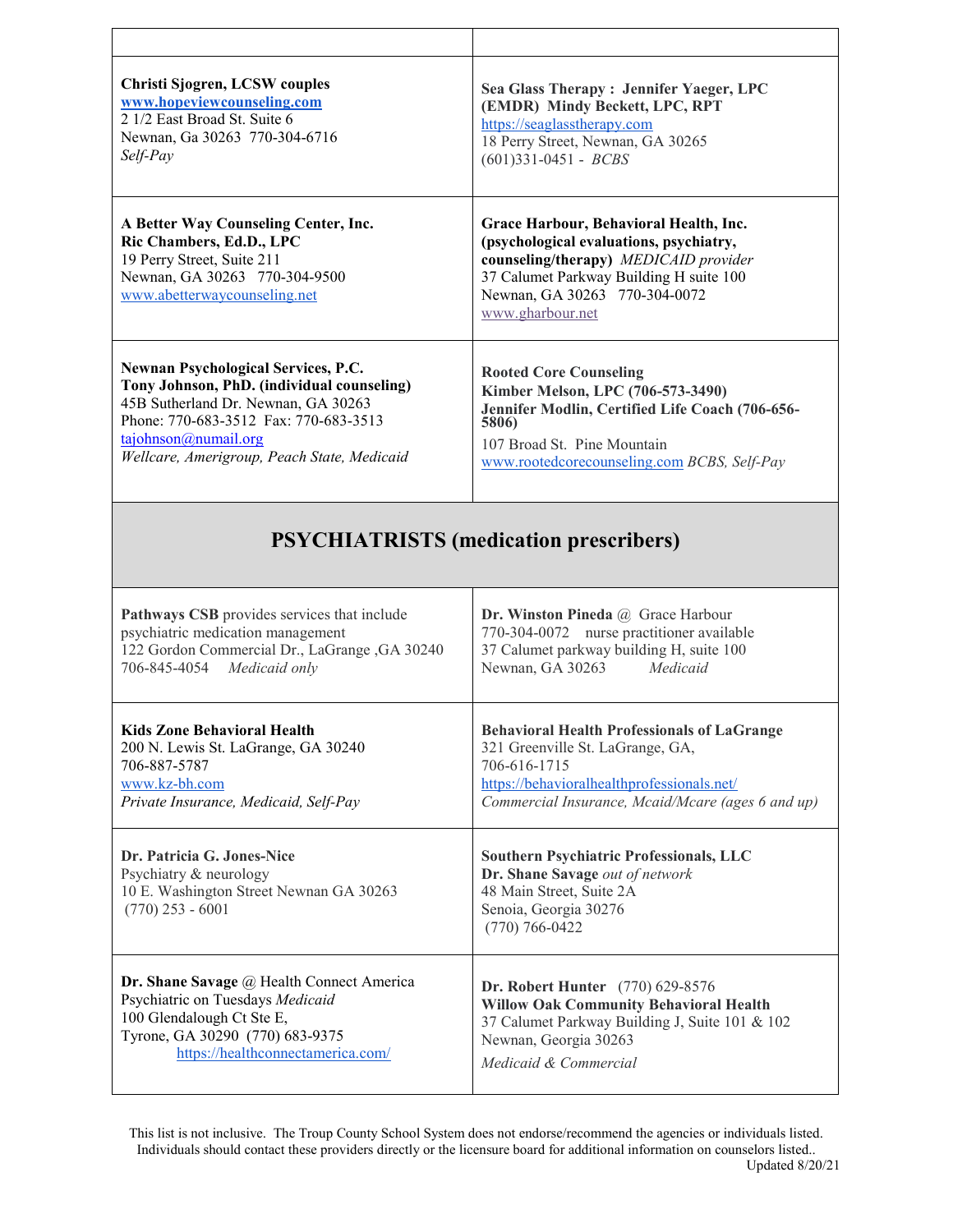**Stepping Stones Psychiatric Care, LLC Julie Burke, APRN** 404-425-2264 3025 Sharpsburg McCollum Drive Newnan, GA 30265 <https://steppingstonesphycare.com/> *Cigna, BC/BS, Self Pay, sliding scale*

## **RESIDENTIAL AND MENTAL HEALTH HOSPITALS/CSU'S**

| <b>Insight Program: Drug and Alcohol</b><br>(outpatient), IOP, residential) ages 13-25<br>1131 Senoia Rd. Suites A&B Tyrone, GA 30290<br>http://theinsightprogram.com/<br>(770) 751-6334 Nick Russo CADC<br>out of network - scholarships available! | Peachford Hospital (inpatient & outpatient mental<br>health treatment)<br>2151 Peachford Road<br>Atlanta, GA 30338<br>770-454-2302<br>www.peachford.com                                                                                           |
|------------------------------------------------------------------------------------------------------------------------------------------------------------------------------------------------------------------------------------------------------|---------------------------------------------------------------------------------------------------------------------------------------------------------------------------------------------------------------------------------------------------|
| <b>Anchor Hospital (crisis stabilization)</b><br>teen and adult inpatient<br>5454 Yorktowne Dr, Atlanta, GA 30349<br>678-251-3200<br>www.anchorhospital.com                                                                                          | <b>River Woods Behavioral Health System</b><br>(inpatient mental health treatment)<br>223 Medical Center Drive<br>Riverdale, GA 30274<br>770-991-8500<br>www.riverwoodsbehavioral.com                                                             |
| <b>Coastal Harbour (residential Treatment)</b><br>1150 Cornell Street, Savannah, GA,<br>912-354-3911 https://coastalharbor.com/<br>1-844-657-2638                                                                                                    | <b>Twin Cedars Youth and Family Services</b><br>(residential treatment)<br>P.O. Box 1526<br>LaGrange, GA 30241<br>706-298-0050 ext. 1084<br>https://www.twincedars.org/                                                                           |
| Devereux Behavioral Health<br>Residential and foster care treatment<br>1291 Stanley Road Kennesaw, GA 30152<br>770-427-0147 1-800-345-1292<br>www.devereux.org                                                                                       | Ridgeview Institute (crisis stabilization)<br><b>Adult and Youth 12-18</b><br>3995 South Cobb Drive<br>Smyrna, Georgia 30080<br>$(844)$ 350-8800<br>https://ridgeviewinstitute.com/youth-program/                                                 |
| Hillside Hospital (residential & PHP & outpatient<br><b>DBT</b> treatment) www.hside.org<br>(in-home services BC/BS only)<br>(404) 846-5118 ext 1017<br>690 Courtenay Drive, Atlanta, GA 30306                                                       | <b>Youth Villages Inner Harbour Campus</b><br>(residential mental health treatment)<br>4685 Dorsett Shoals Road<br>Douglasville, GA 30135 (770) 852-6300<br>https://www.youthvillages.org/services/residential-<br>programs/inner-harbour-campus/ |

This list is not inclusive. The Troup County School System does not endorse/recommend the agencies or individuals listed. Individuals should contact these providers directly or the licensure board for additional information on counselors listed.. Updated 8/20/21